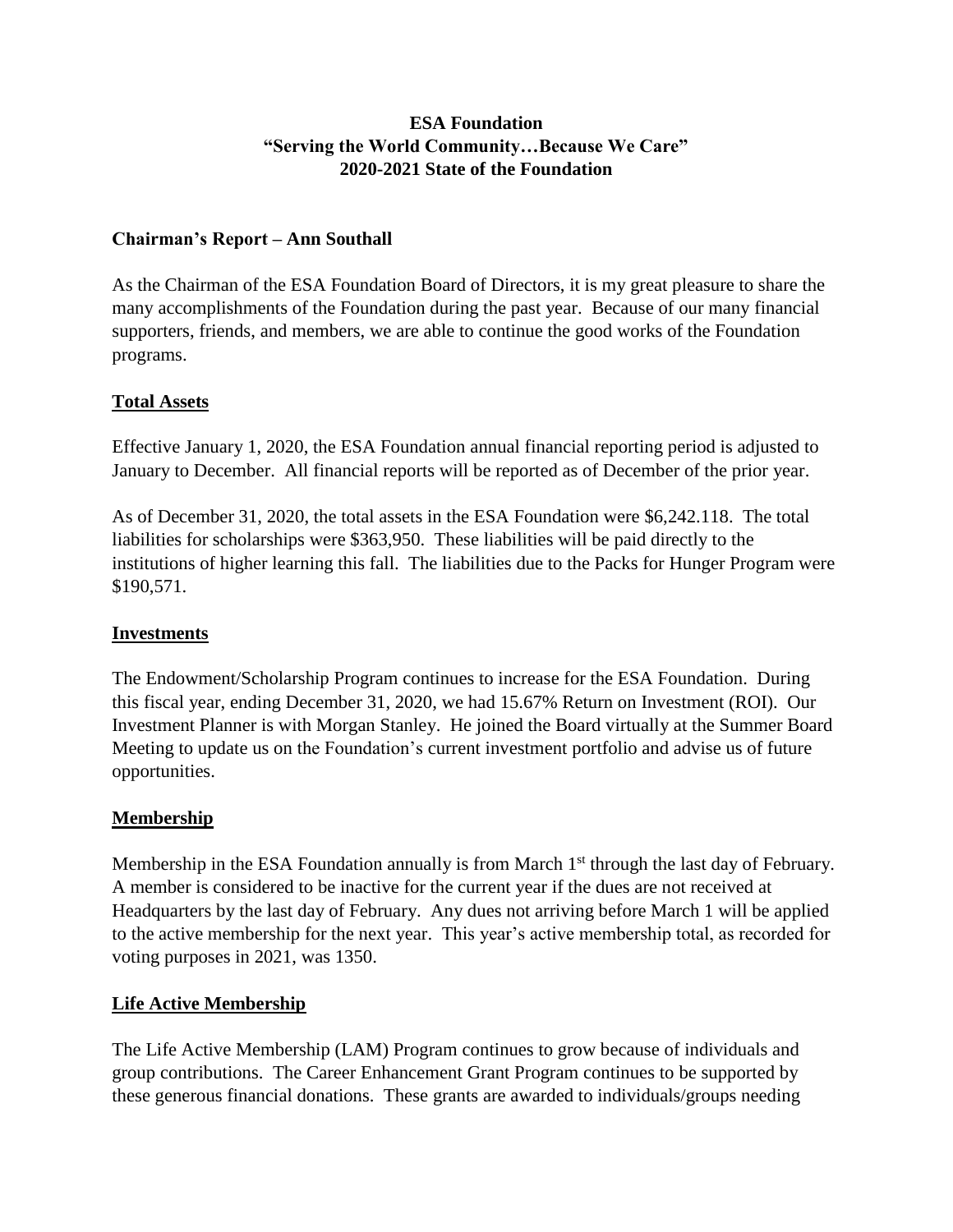financial assistance for career opportunities, advanced training, and training for individuals at risk who are unable to locate funds to assist otherwise.

During the 2020-2021 ESAF year, the Board promoted the "Smart Cookie" campaign. We also had the "Grant Builder" campaign which would allow a state that had 4 new life active members and donated \$500 to give a named grant of \$1000. No state qualified for this, but many came close. The fifteen (15) new Life Active members who joined from June 1, 2020 to May 31, 2021 are: Judith Ahrens (KS), Z682 New Mexico Roadrunners (NM), Z576 New Mexico District II (NM), Z612 New Mexico District III (NM), Mariah Echele (MO), Cheryl Pucket (KS), Mackeigan Wuest (CO), Lois Knoffer (TX), Alicia Goldberg (AZ), Jennifer Sparkman (OK), Laurie Lindeken (CO), Peggie Sprinkle (OK), Alpha Omega 2060 (VA), Makenzi Higgins (KS), and Eastern District of Oklahoma (OK).

# **Grants**

ESA Foundation Grants are funded by a portion of the return on investment from the Life Active Memberships plus additional donations by members and other interested parties. Career Enhancement Grants awarded to Karen Davis for \$2,000 for Clinical Pastoral Ed., Monica Palomino for \$1,997 for Innate Traditions Postpartum doula training, Patrick Baker for \$2,000 for Clinical Pastoral Ed., and Erika Randolph for \$2,000 for Clinical Pastoral Ed. There were minimal grant requests during 2020 and others received were denied because of not meeting criteria or evaluation by the Board.

Additionally, in 2021, the Board proposed an adjustment to the annual contribution to St Jude Biomedical Sciences Graduate School to \$5,000 annually, which was accepted. The 3<sup>rd</sup> installment was donated for a total of \$25,000, of the \$50,000 commitment to the School. \$10,000 was made in 2020 as planned.

A Special Grant of \$1,000 was given to the Folds of Honor Foundation in honor of IC President LeAnn Wray.

# **AWARDS**

## **Plateaus of Achievement**

Sixty six (66) new Plateaus of Achievement will be recognized in the 2021 ESAF fall newsletter. The Plateaus of Achievement are designated to recognize individual members, businesses, and chapter, city, state and regional councilsfor their monetary contributions to ESA Foundation programs. Each time a donor reaches a new Plateau level of giving, they are recognized.

## **Robert and Dixie Palmer Recognition**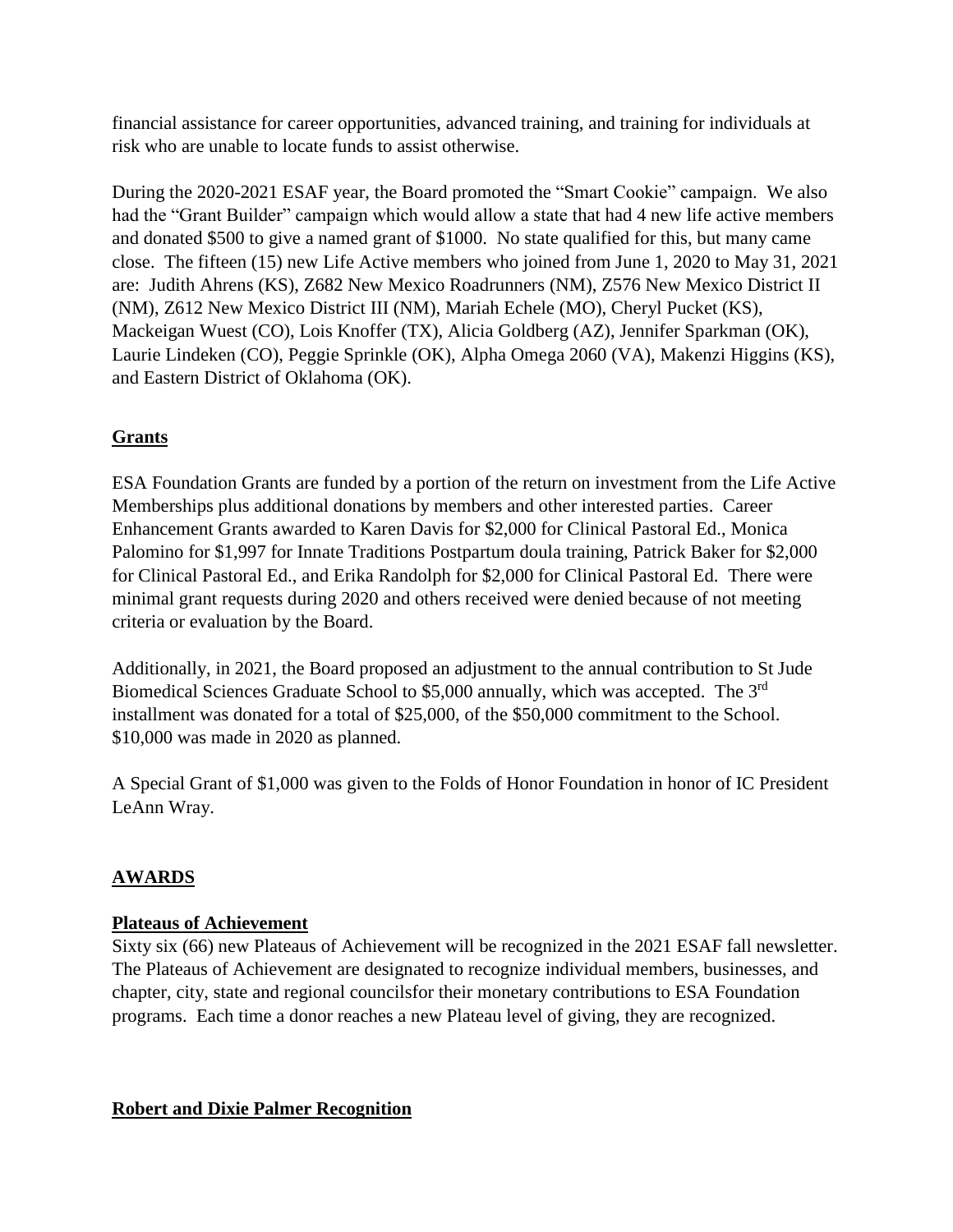Through a special donation of \$1,000, outstanding ESA members may be presented this prestigious award. This donation not only provides recognition to a worthy recipient, but also helps to assure the future of the ESA Foundation. This award was not presented this year.

#### **Stewardship**

Financial support for the Foundation in the amount of \$500 can be donated to recognize individuals who continually help in promoting the ESA Foundation and its many projects without seeking recognition or rewards for the help they may provide for others. This award was not presented this year.

#### **Humanitarian Award**

ESA Foundation members can recognize individuals in their communities who promote the welfare of humanity by aiding those who are less fortunate and by eliminating the suffering of others. The Humanitarian Award was established for this purpose. Individuals who are nominated may not be members of the Foundation. No Humanitarian Award was presented this year.

### **PROGRAMS**

#### **Planned Giving Program**

Through its Planned Giving Program, the ESA Foundation provides a way for individuals to benefit charitable causes while leaving sufficient funds for loved ones. A major objective of this program is to generate awareness of the ESA Foundation and the charitable opportunities that are available to help support the Foundation. Those who choose to participate in this program may do so by donating through their wills, trusts, investments, property, life insurance, retirement plans, and more. Planned Giving is an opportunity to provide for loved ones, fulfill charitable goals, and save money on taxes.

#### **Endowment Program**

Effective January 1, 2020, the ESA Foundation annual financial reporting period was adjusted to January to December. All endowment reports will be reported as of December of the prior year.

Endowments can be established easily with \$100 plus the submission of properly completed paperwork.

In order for full endowment status, an endowment must have a minimum of \$5,000 paid into the account. Endowments become part of a restricted fund which earns return on investment (ROI)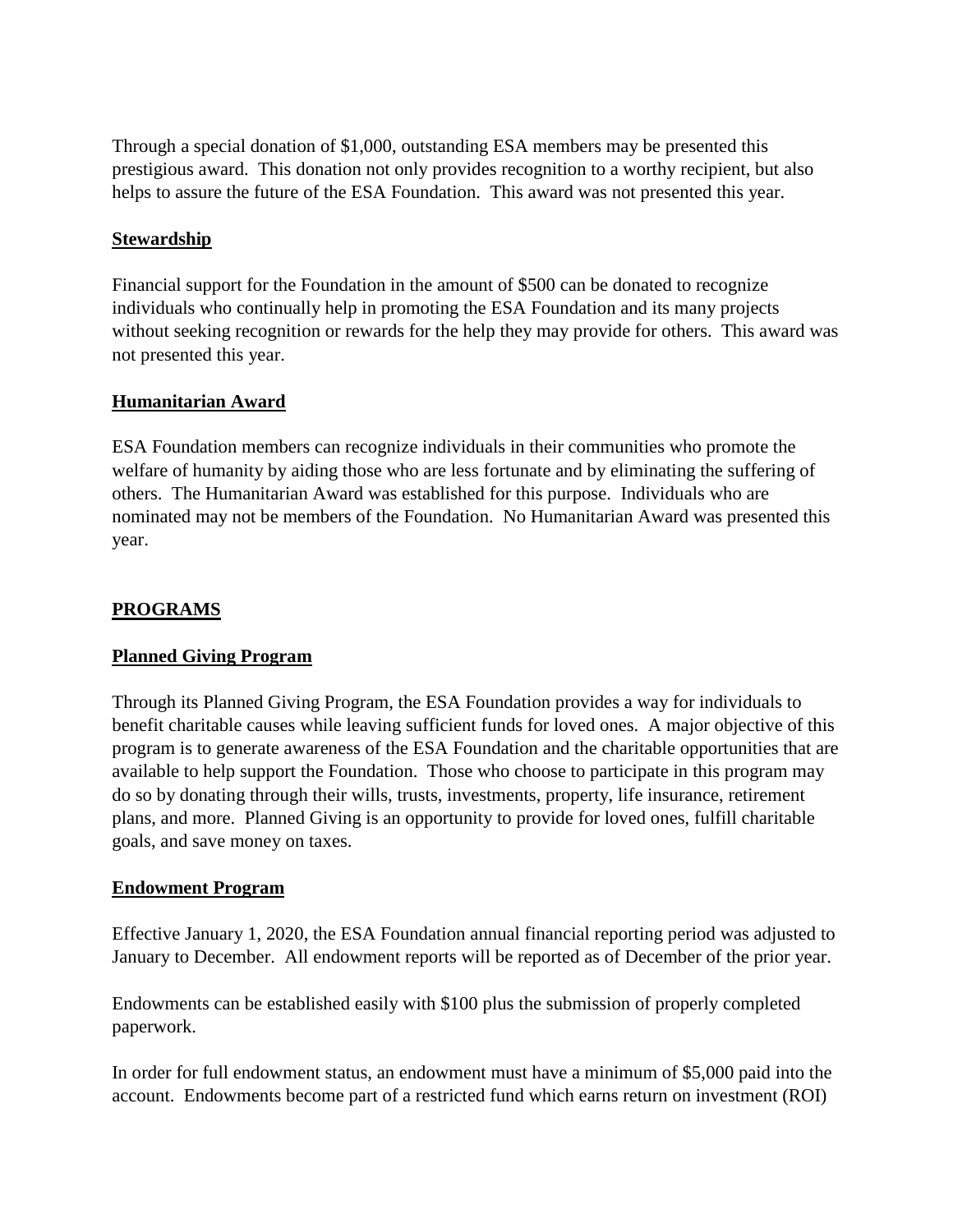monies, which are treated as interest, and may award a scholarship when enough is earned to allow for an award. Amounts allotted to any given scholarship are determined through a budgetary spending policy established by the Board of Directors combined with directives from the donors or their designees.

## **Scholarship Program**

The Foundation continues to use the comprehensive online scholarship application program.

The Scholarship Processing Team is comprised of Coordinators who are responsible for obtaining the judges. The team was chaired by Scholarship Chairman, Kathy Loyd. The team processed 5489 applications with 190 ESA Foundation Scholarships being awarded for fall 2021 for a total of \$347,100.

In order to encourage early applications, this year two Early Bird scholarships were awarded. Any student who submitted a completed application by November 1, 2020 and/or December 15, 2020 was eligible for entry into the Early Bird Drawings. This year's Early Bird Scholarship winners were: (November 1, 2020) Alleigh Jezek, Broken Arrow, OK for \$1,000 and (December 15, 2020) Abby Helfand, Vernon Hills, IL for \$500.

Since inception of the scholarship program in 1980, \$4,100,853 has been given to 4041 scholarships.

A complete listing of all scholarship winners is provided on the ESAF Scholarship website.

## **Workshop Events**

In annual membership year 2020-2021, the Directors hosted three (3) virtual workshops. All ESA Foundation members were invited to each event. The topics included "The Grant Builder Program", "Getting to Know the Board of Directors" and "Education Challenges Related to Covid".

## **Turn-Around Fund Program**

Any entity that follows the 501(c)3 guidelines may use this internally funded grant program. Designated contributions to the June 2020-May 2021 Turn-Around Fund totaled \$151,314.65. The Board is pleased our members use this means to contribute to recognized charities. We continue to encourage the utilization of this program as it increases the total revenues into this entity. This increased use helps the ESA Foundation maintain its 501(c)3 status.

## **FUND RAISING PROGRAMS**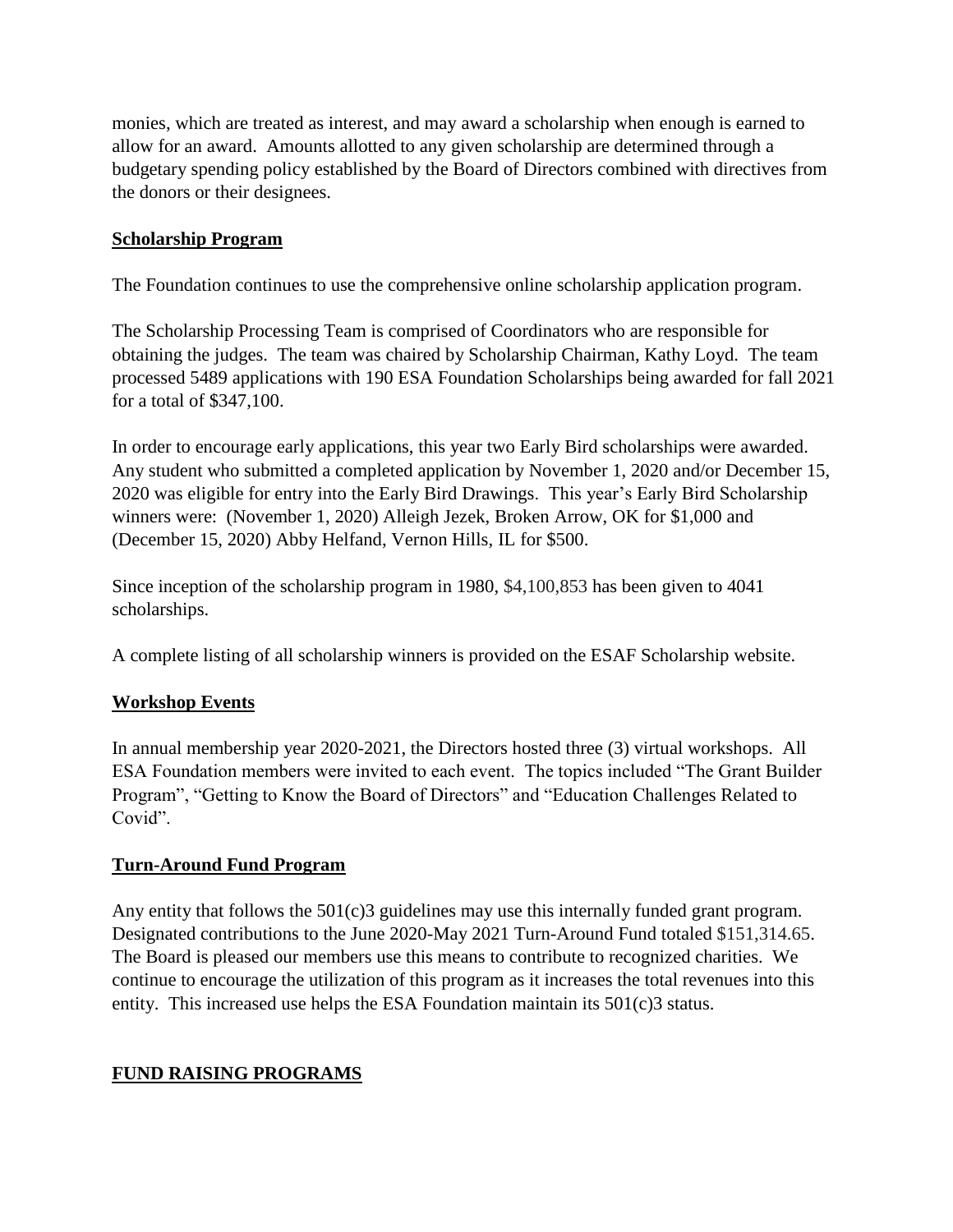## **Fantasy Event**

The theme for this year's Fantasy Event was surrounding the Bourbon Trail in Kentucky. ESA Foundation members donated \$2,310 to this 'non-event' event as they celebrated with the Board by *not* attending the party. Invitations to the ESA Foundation membership this year were only sent electronically with the exception of 30 individuals without email. These members had a specially designed invitation. There was very minimal expense, and while the proceeds were down significantly, the Fantasy Event Chairman, Rosalee Echele, reported the similarly timed Murder Mystery fundraiser had some impact on income from this event. We appreciate each contribution and encourage members to continue their support of this event in the future.

#### **Foundation Fund Fest**

Because of the cancellation of the International Council Convention in 2020, ESA Foundation Fund Fest Chairman, Sandy Hosack, and Event Chairman, Rosalee Echele, located an electronic murder mystery program to use in October – *Murder in Margaritaland.* To help offset income from the 2021 Foundation Fund Fest cancellation, an additional virtual murder mystery - *Totally Rad 80's Prom Gone Bad Murder Mystery* was held in April. Both were well attended. These two events, combined, raised \$9,380.

Sandy Hosack contributed a significant amount of time to make both events successful. The Board appreciates her time and enthusiasm.

In 2022, the ESA Foundation will once again hold a Foundation Fund Fest in Indianapolis, IN at IC Convention. Sandy has agreed to chair another year.

## **ESA Foundation Website**

#### [www.epsilonsigmaalpha.org/about/ESA-Foundation](http://www.epsilonsigmaalpha.org/about/ESA-Foundation)

The website is still maintained by ESA Headquarters staff with input and information given to the staff by the Website Chairman from the Foundation. Efforts are ongoing with the scholarship database to find the best resources for server processing and support.

#### **Leadership**

Rosalee Echele, Judi York, and Rosalie Griffith completed their three (3) year terms as elected Board members at the end of the Annual Meeting. Since there were only 3 candidates for the 3 open positions,Terrie Rust and Carolyn Warren were elected to their first three-year terms and Rosalie Griffith was elected to her second three-year term by acclamation at the annual meeting.